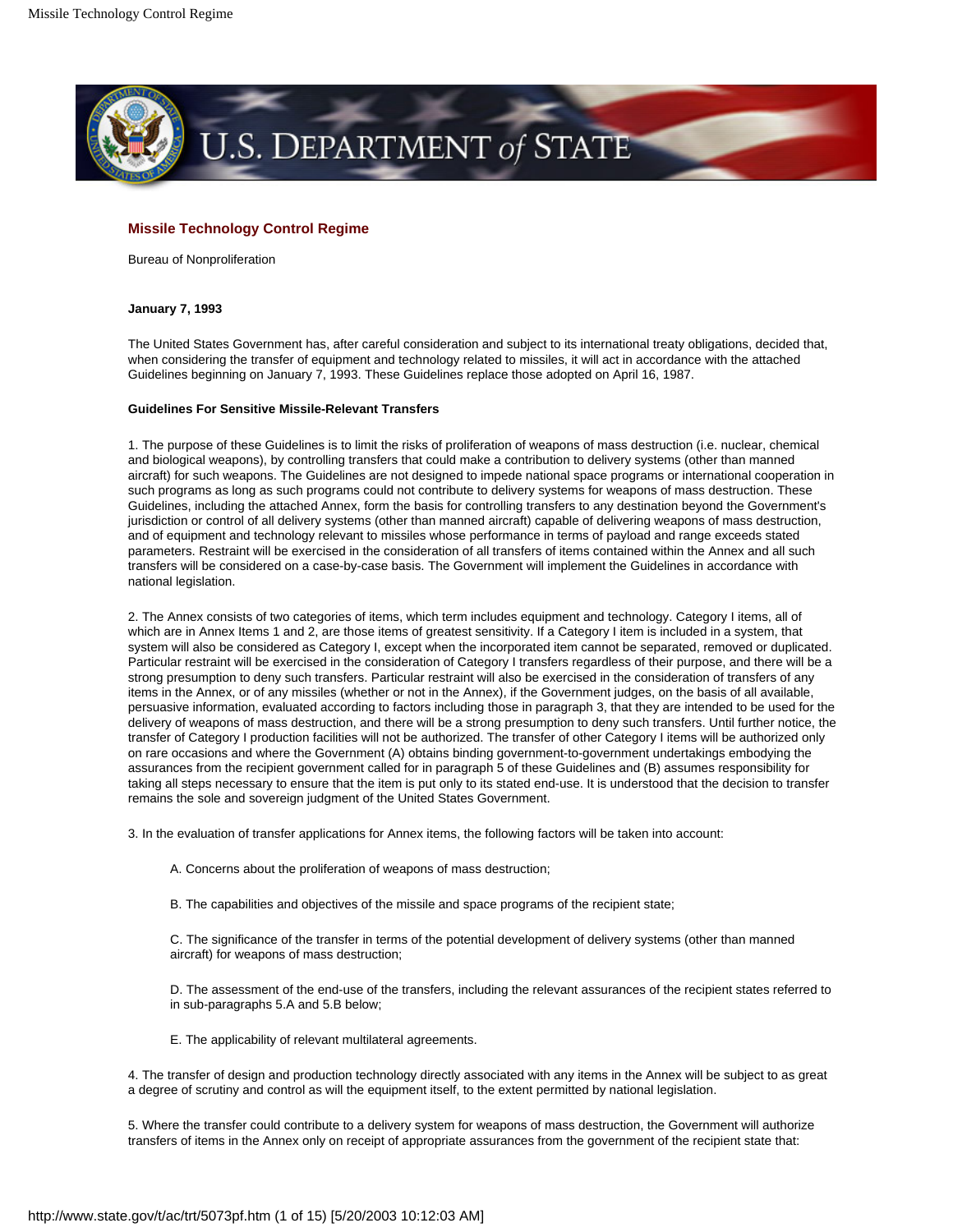A. The items will be used only for the purpose stated and that such use will not be modified nor the items modified or replicated without the prior consent of the United States Government;

B. Neither the items nor replicas nor derivatives thereof will be retransferred without the consent of the United States Government.

6. In furtherance of the effective operation of the Guidelines, the United States Government will, as necessary and appropriate, exchange relevant information with other governments applying the same Guidelines.

7. The adherence of all States to these Guidelines in the interest of international peace and security would be welcome.

## **Missile Technology Control Regime (MTCR) Equipment and Technology Annex - 11 June 1996**

# **1. Introduction**

(a) This Annex consists of two categories of items, which term includes equipment and "technology". Category I items, all of which are in Annex items 1 and 2, are those items of greatest sensitivity. If a Category I item is included in a system, that system will also be considered as Category I, except when the incorporated item cannot be separated, removed or duplicated. Category II items are those items in the Annex not designated Category I.

(b) The transfer of "technology" directly associated any items in the Annex will be subject to as great a degree of scrutiny and control as will the equipment itself, to the extent permitted by national legislation. The approval of any Annex item for export also authorizes the export to the same end user of the minimum technology required for the installation, operation, maintenance, and repair of the item.

(c) In reviewing the proposed applications for transfers of complete rocket and unmanned air vehicle systems described in Items 1 and 19, and of equipment or technology which is listed in the Technical Annex, for potential use in such systems, the Government will take account of the ability to trade off range and payload.

# **2. Definitions**

For the purpose of this Annex, the following definitions apply:

- (a) "Development" is related to all phases prior to "production" such as:
	- ❍ design
	- ❍ design research
	- ❍ design analysis
	- ❍ design concepts
	- ❍ assembly and testing of prototypes
	- ❍ pilot production schemes
	- ❍ design data
	- ❍ process of transforming design data into a product
	- ❍ configuration design
	- ❍ integration design
	- ❍ layouts

(b) A "microcircuit" is defined as a device in which a number of passive and/or active elements are considered as indivisibly associated on or within a continuous structure to perform the function of a circuit.

(c) "Production" means all production phases such as:

- ❍ production engineering
- ❍ manufacture
- ❍ integration
- ❍ assembly (mounting)
- ❍ inspection
- ❍ testing
- ❍ quality assurance

(d) "Production equipment" means tooling, templates, jigs, mandrels, moulds, dies, fixtures, alignment mechanisms,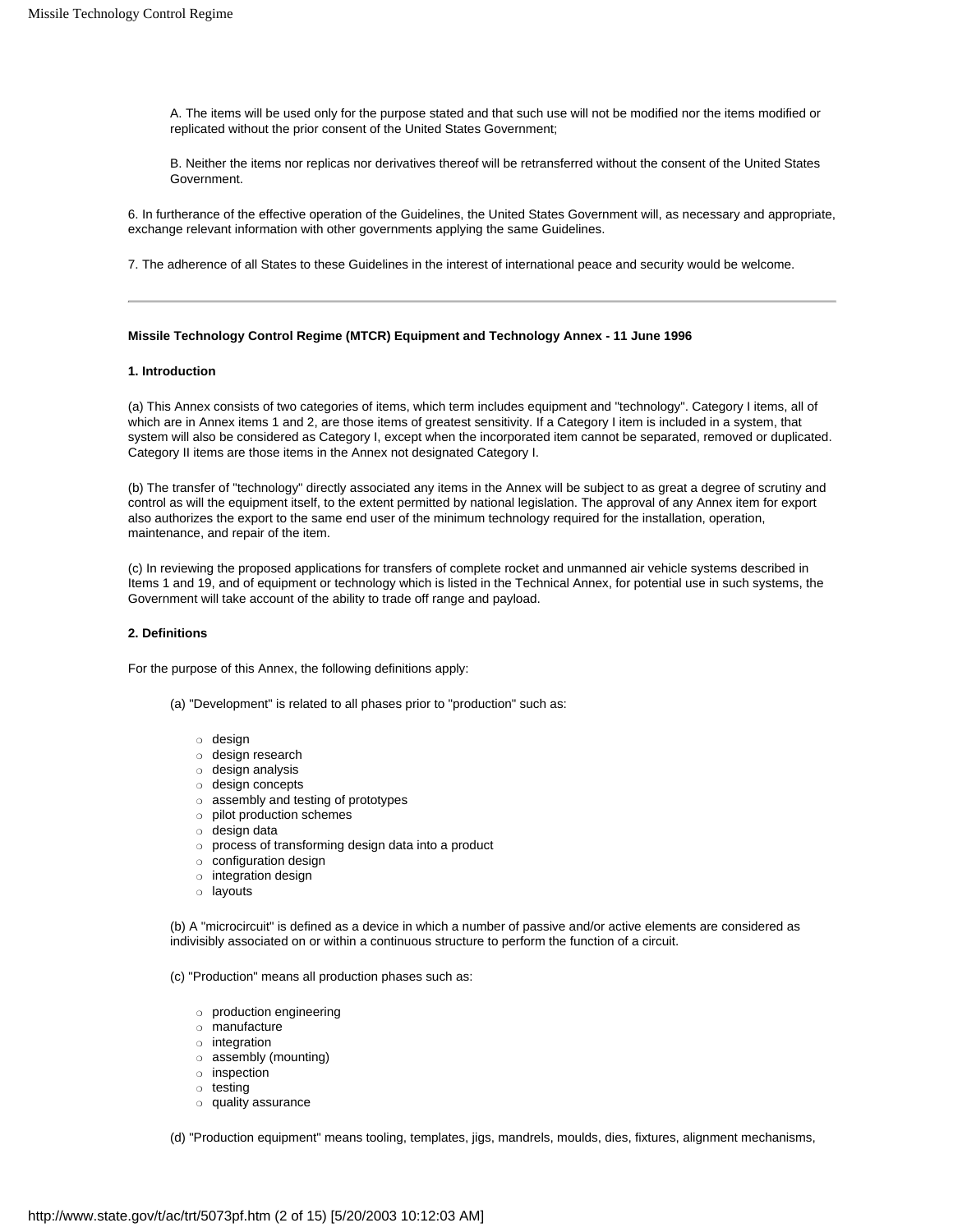test equipment, other machinery and components therefor, limited to those specially designed or modified for "development" or for one or more phases of "production".

(e) "Production facilities" means equipment and specially designed software therefor integrated into installations for "development" or for one or more phases of "production".

(f) "Radiation Hardened" means that the component or equipment is designed or rated to withstand radiation levels which meet or exceed a total irradiation dose of 5 x 10 5 rads (Si).

(g) "Technology" means specific information which is required for the "development", "production" or "use" of a product. The information may take the form of "technical data" or "technical assistance".

(1) "Technical assistance" may take forms such as:

- instruction
- skills
- training
- working knowledge
- consulting services

(2) "Technical data" may take forms such as:

- blueprints
- plans
- diagrams
- models
- formulae
- engineering designs and specifications
- manuals and instructions written or recorded on other media or devices such as:
	- -- disk
	- -- tape
	- -- read-only memories

# NOTE:

This definition of technology does not include technology "in the public domain" nor "basic scientific research".

(i) "In the public domain" as it applies to this Annex means technology which has been made available without restrictions upon its further dissemination. (Copyright restrictions do not remove technology from being "in the public domain".)

(ii) "Basic scientific research" means experimental or theoretical work undertaken principally to acquire new knowledge of the fundamental principles of phenomena and observable facts, not primarily directed towards a specific practical aim or objective.

# (h) "Use" means:

- ❍ operation
- ❍ installation (including on-site installation)
- ❍ maintenance
- ❍ repair
- ❍ overhaul
- ❍ refurbishing

#### **3. Terminology**

Where the following terms appear in the text, they are to be understood according to the explanations below:

(a) "Specially Designed" describes equipment, parts, components or software which, as a result of "development", have unique properties that distinguish them for certain predetermined purposes. For example, a piece of equipment that is "specially designed" for use in a missile will only be considered so if it has no other function or use. Similarly, a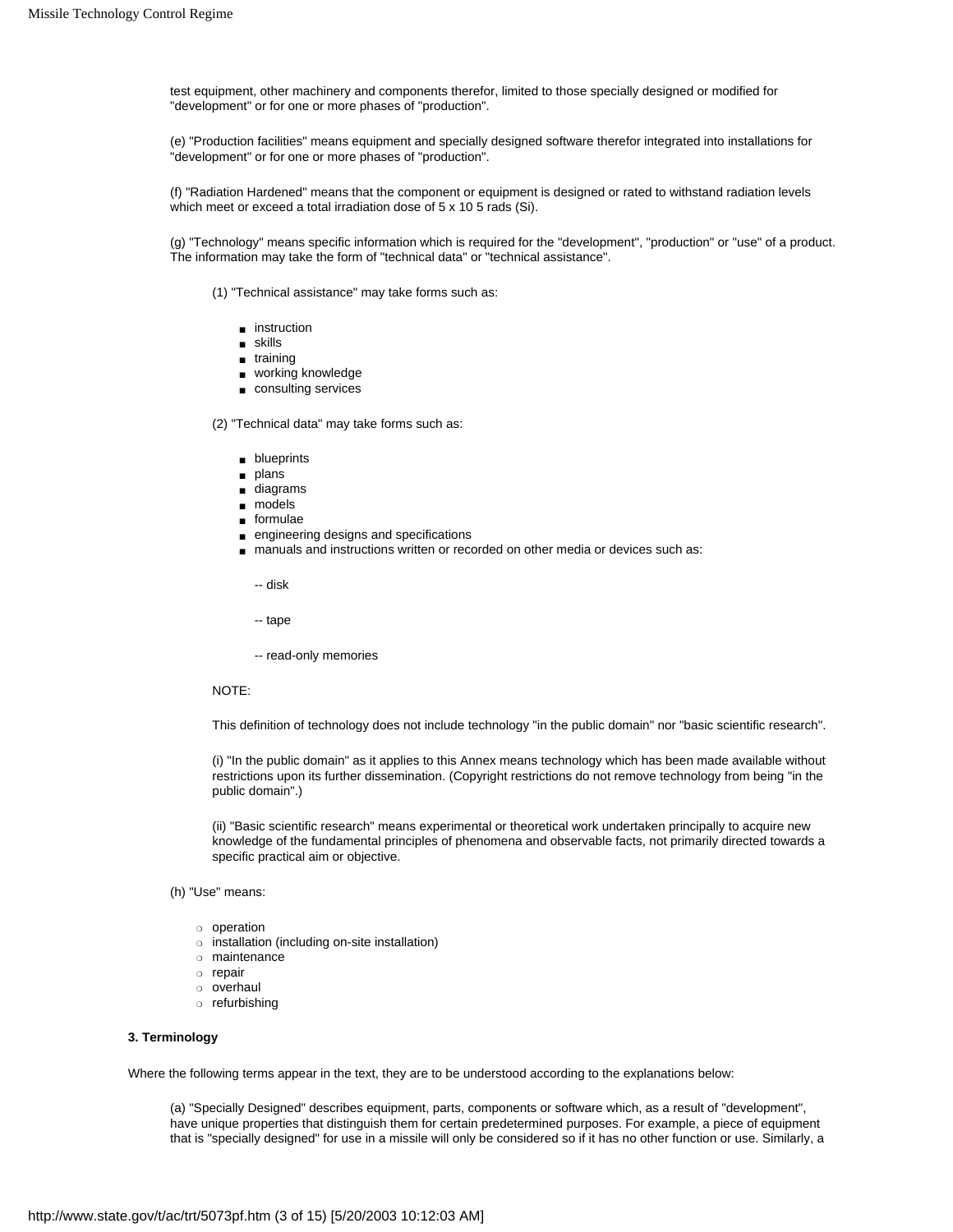piece of manufacturing equipment that is "specially designed" to produce a certain type of component will only be considered such if it is not capable of producing other types of components.

(b) "Designed or Modified" describes equipment, parts, components or software which, as a result of "development," or modification, have specified properties that make them fit for a particular application. "Designed or Modified" equipment, parts, components or software can be used for other applications. For example, a titanium coated pump designed for a missile may be used with corrosive fluids other than propellants.

(c) "Usable In" or "Capable Of" describes equipment, parts, components or software which are suitable for a particular purpose. There is no need for the equipment, parts, components or software to have been configured, modified or specified for the particular purpose. For example, any military specification memory circuit would be "capable of" operation in a guidance system.

# **Item 1- Category I**

Complete rocket systems (including ballistic missile systems, space launch vehicles and sounding rockets) and unmanned air vehicle systems (including cruise missile systems, target drones and reconnaissance drones) capable of delivering at least a 500 kg payload to a range of at least 300 km as well as the specially designed "production facilities" for these systems.

## **Item 2 - Category I**

Complete subsystems usable in the systems in Item 1, as follows, as well as the specially designed "production facilities" and "production equipment" therefor:

(a) Individual rocket stages;

(b) Reentry vehicles, and equipment designed or modified therefor, as follows, except as provided in Note (1) below for those designed for non-weapon payloads:

- (1) Heat shields and components thereof fabricated of ceramic or ablative materials;
- (2) Heat sinks and components thereof fabricated of light-weight, high heat capacity materials;
- (3) Electronic equipment specially designed for reentry vehicles;

(c) Solid or liquid propellant rocket engines, having a total impulse capacity of 1.1 x 10 6 N-sec (2.5 x l0 5 lb-sec) or greater;

(d) "Guidance sets" capable of achieving system accuracy of 3.33 percent or less of the range (e.g. a CEP of 10 km or less at a range of 300 km), except as provided in Note (1) below for those designed for missiles with a range under 300 km or manned aircraft;

(e) Thrust vector control sub-systems, except as provided in Note (1) below for those designed for rocket systems that do not exceed the range/payload capability of Item 1;

(f) Weapon or warhead safing, arming, fuzing, and firing mechanisms, except as provided in Note (1) below for those designed for systems other than those in Item 1.

# Notes to Item 2:

(1) The exceptions in (b), (d), (e) and (f) above may be treated as Category II if the subsystem is exported subject to end use statements and quantity limits appropriate for the excepted end use stated above.

(2) CEP (circle of equal probability) is a measure of accuracy; and defined as the radius of the circle centered at the target, at a specific range, in which 50 percent of the payloads impact.

(3) A "guidance set" integrates the process of measuring and computing a vehicle's position and velocity (i.e. navigation) with that of computing and sending commands to the vehicle's flight control systems to correct the trajectory.

(4) Examples of methods of achieving thrust vector control which are covered by (e) include:

a. Flexible nozzle;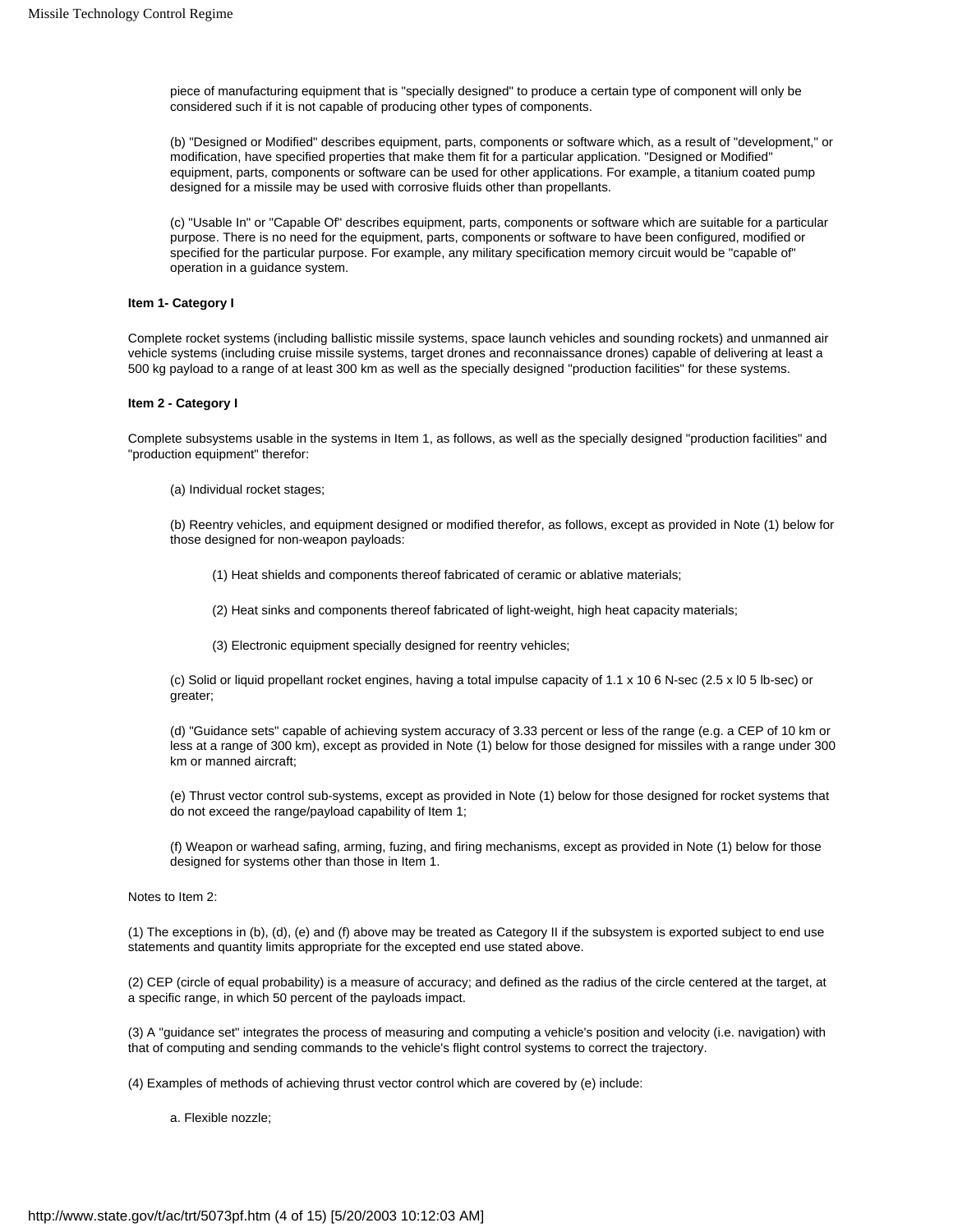- b. Fluid or secondary gas injection;
- c. Movable engine or nozzle;
- d. Deflection of exhaust gas stream (jet vanes or probes); or
- e. Use of thrust tabs.

# **Item 3 - Category II**

Propulsion components and equipment usable in the systems in Item 1, as follows, as well as the specially designed "production facilities" and "production equipment" therefor, and flow-forming machines specified in Note (1):

(a) Lightweight turbojet and turbofan engines (including turbocompound engines) that are small and fuel efficient;

(b) Ramjet/scramjet/pulse jet/combined cycle engines, including devices to regulate combustion, and specially designed components therefor;

(c) Rocket motor cases, "interior lining", "insulation" and nozzles therefor;

(d) Staging mechanisms, separation mechanisms, and interstages therefor;

(e) Liquid and slurry propellant (including oxidizers) control systems, and specially designed components therefor, designed or modified to operate in vibration environments of more than 10 g RMS between 20 Hz and 2,000 Hz.

(f) Hybrid rocket motors and specially designed component therefor.

#### Notes to Item 3:

(1) Flow-forming machines, and specially designed components and specially designed software therefor, which:

(a) according to the manufacturer's technical specification, can be equipped with numerical control units or a computer control, even when not equipped with such units at delivery, and

(b) with more than two axes which can be coordinated simultaneously for contouring control.

Technical Note:

Machines combining the function of spin-forming and flow-forming are for the purpose of this item regarded as flowforming machines.

This item does not include machines that are not usable in the production of propulsion components and equipments (e.g. motor cases) for systems in Item 1.

(2) (a) The only engines covered in subitem (a) above, are the following:

(1) Engines having both of the following characteristics:

(a) Maximum thrust value greater than 1000N (achieved un-installed) excluding civil certified engines with a maximum thrust value greater than 8,890N (achieved un-installed), and

(b) Specific fuel consumption of 0.13kg/N/hr or less (at sea level static and standard conditions); or

(2) Engines designed or modified for systems in Item 1, regardless of thrust or specific fuel consumption.

 (b) Item 3(a) engines may be exported as part of a manned aircraft or in quantities appropriate for replacement parts for manned aircraft.

(3) In Item 3(c), "interior lining" suited for the bond interface between the solid propellant and the case or insulating liner is usually a liquid polymer based dispersion of refractory or insulating materials. e.g., carbon filled HTPB or other polymer with added curing agents to be sprayed or screeded over a case interior.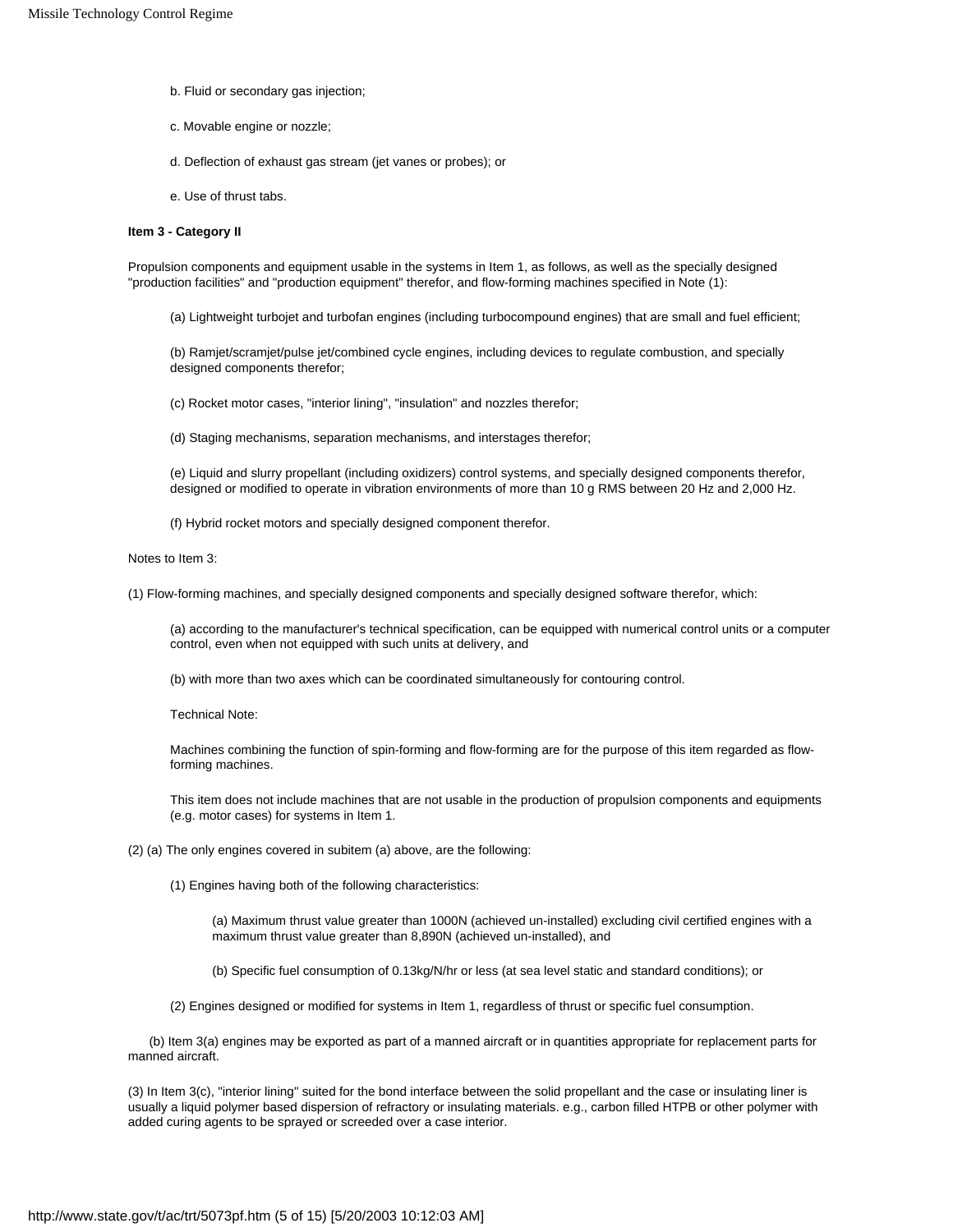(4) In Item 3(c), "insulation" intended to be applied to the components of a rocket motor, i.e., the case, nozzle inlets, case closures, includes cured or semi-cured compounded rubber sheet stock containing an insulating or refractory material. It may also be incorporated as stress relief boots or flaps.

(5) The only servo valves and pumps covered in (e) above, are the following:

a. Servo valves designed for flow rates of 24 litres per minute or greater, at an absolute pressure of 7,000 kPa (1,000 psi) or greater, that have an actuator response time of less than 100 msec;

b. Pumps, for liquid propellants, with shaft speeds equal to or greater than 8,000 RPM or with discharge pressures equal to or greater than 7,000 kPa (1,000 psi).

(6) Item 3(e) systems and components may be exported as part of a satellite.

## **Item 4 - Category II**

Propellants and constituent chemicals for propellants as follows:

(a) Composite Propellants

(1) Composite and composite modified double base propellants;

(b) Fuel Substances

(1) Hydrazine with concentration of more than 70 percent and its derivatives including monomethylhydrazine (MMH);

(2) Unsymmetric dimethylhydrazine (UDMH);

(3) Spherical aluminum powder with particles of uniform diameter of less than 500 x 10-6m (500 micrometer) and an aluminum content of 97 percent by weight or greater;

(4) Metal with particle sizes less than 500 x 10 -6 m (500 micrometer), whether spherical, atomized, spheroidal, flaked or ground, consisting of 97 percent by weight or more of the following: beryllium, boron, magnesium, zirconium, and alloys of these;

(5) High energy density materials such as boron slurry, having an energy density of 40 x 106 J/kg or greater.

(c) Oxidizers/Fuels

(1) Perchlorates, chlorates, or chromates mixed with powdered metels or other high energy fuel components.

- (d) Oxidizer Substances
	- (1) Liquid

(a) Dinitrogen tetroxide;

- (b) Nitrogen dioxide/dinitrogen tetroxide;
- (c) Dinitrogen pentoxide;
- (d) Inhibited Red Fuming Nitric Acid (IRFNA);

(e) Compounds composed of flourine and one or more of other halogens, oxygen or nitrogen.

(2) Solid

(a) Ammonium perchlorate;

(b) Ammonium Dinitramide (ADN);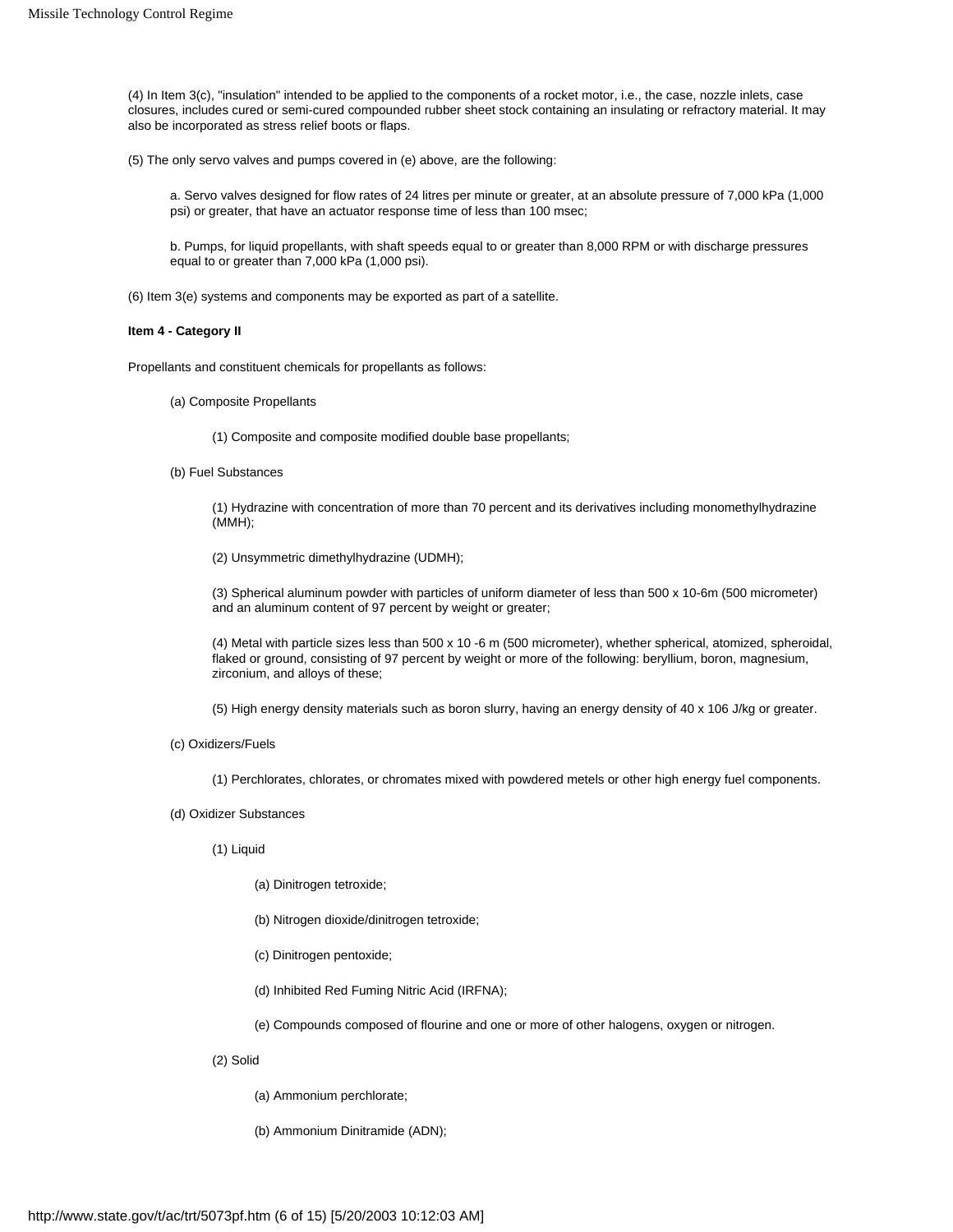(c) Nitro-amines (cyclotetramethylene-tetranitramine (HMX), cyclotrimethylene-trinitramine (RDX);

- (e) Polymeric Substances
	- (1) Carboxl-terminated polybutadiene (CTPB)
	- (2) Hydroxy-terminated polybutadiene (HTPB)
	- (3) Glycidyl azide polymer (GAP)
	- (4) Polybutadiene-acrylic acid (PBAA)
	- (5) Polybutadiene-adrylic acid-acrylonitrile (PBAN).
- (f) Other Propellant Additives and Agents
	- (1) Bonding Agents
		- (a) Tris (1-(2-methyl)aziridinyl phosphine oxide (MAPO);
		- (b) Trimesoyl-1(2-ethyl)aziridine (HX-868,BITA);
		- (c) "Tepanol" (HX-878), reaction product of tetraethylenepentramine, acrylonitrile and glycidol;
		- (d) "Tepan" (HX-879), reaction product of tetraethylenepentamine and acrylonitrile;
		- (e) Polyfunctional aziridine amides with isophthalic, trimesic, isocyanuric, or trimethyladipic backbone and also having a 2-methyl or 2-ethyl aziridine group (HX-752, HX-874 and HX-77)
	- (2) Curing Agents and Catalysts

(a) Triphenyl Bismuth (TPB);

- (3) Burning Rate Modifiers
	- (a) Catocene;
	- (b) N-butyl-ferrocene;
	- (c) Butacene;
	- (d) Other ferrocene derivatives;
	- (e) Carboranes, decarboranes; pentaboranes and derivatives thereof;
- (4) Nitrate Esters and Nitrated Plasticizers
	- (a) Triethylene glycol dinitrate (TEGDN);
	- (b) Trimethylolethane trinitrate (TMETN);
	- (c) 1,2,4-Butanetriol trinitrate (BTTN);
	- (d) Diethylene glycol dinitrate (DEGDN);
- (5) Stabilizers, as follows
	- (a) 2-Nitrodiphenylamine;
	- (b) N-methyl-p-nitroaniline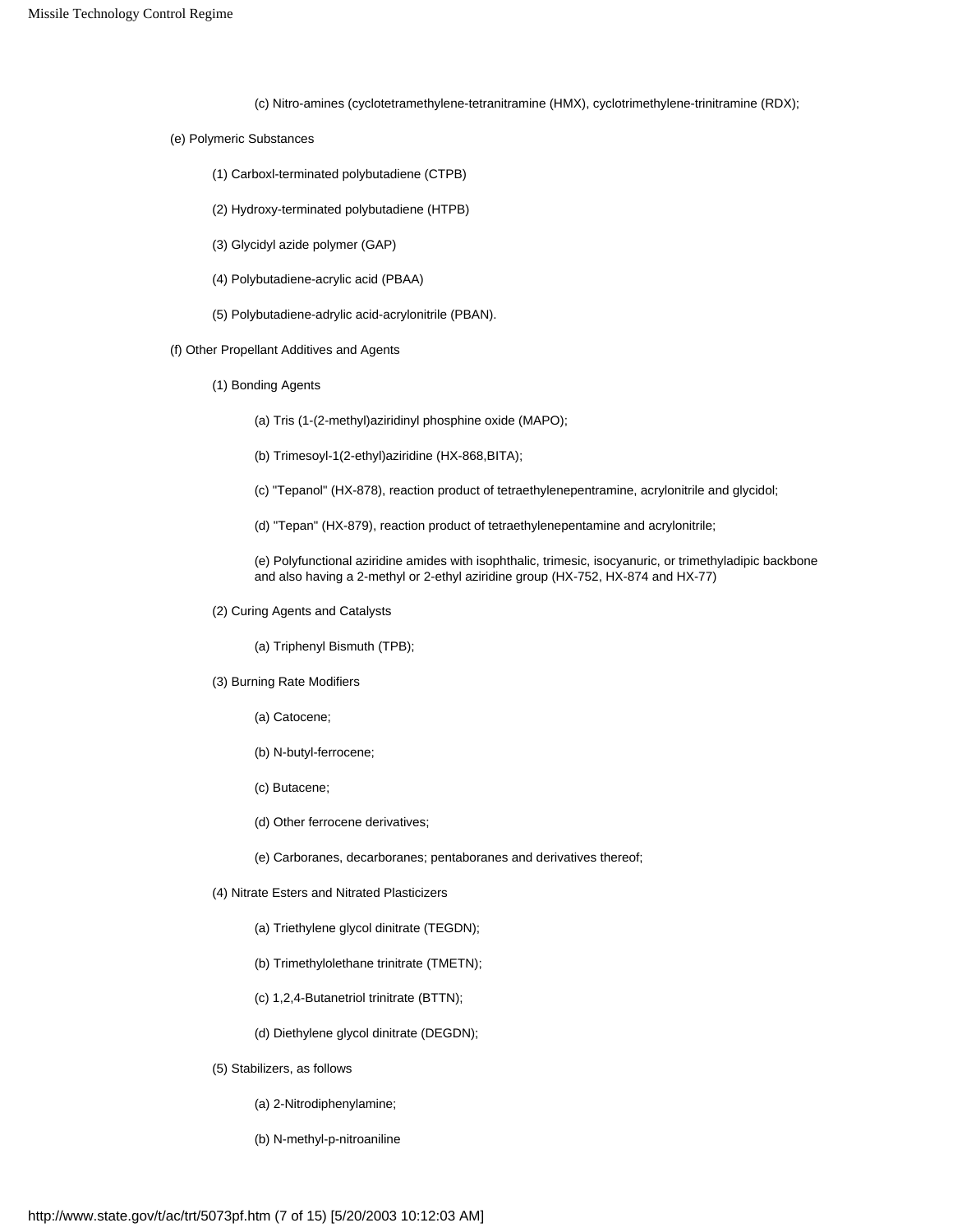# **Item 5 - Category II**

Production technology, or "production equipment" (including its specially designed components) for:

(a) Production, handling or acceptance testing of liquid propellants or propellant constituents described in Item 4.

(b) Production, handling, mixing, curing, casting, pressing, machining, extruding or acceptance testing of solid propellants or propellant constituents described in Item 4.

Notes to Item 5:

(1) Batch mixers or continuous mixers covered by (b) above, both with provision for mixing under vacuum in the range of zero to 13.326 kPa and with temperature control capability of the mixing chamber, are the following:

Batch mixers having:

a. A total volumetric capacity of 110 litres (30 gallons) or more; and

b. At least one mixing/kneading shaft mounted off centre.

Continuous mixers having:

- a. Two or more mixing/kneading shafts; and
- b. Capability to open the mixing chamber.

(2) The following equipment is included in (b) above:

- a. Equipment for the production of atomized or spherica metallic powder in a controlled environment;
- b. Fluid energy mills for grinding or milling ammonium perchlorate, RDX or HMX.

#### **Item 6 - Category II**

Equipment, "technical-data" and procedures for the production of structural composites usable in the systems in Item 1 as follows and specially designed components, and accessories and specially designed software therefor:

(a) Filament winding machines of which the motions for positioning, wrapping and winding fibers can be coordinated and programmed in three or more axes, designed to fabricate composite structures or laminates from fibrous or filamentary materials, and coordinating and programming controls;

(b) Tape-laying machines of which the motions for positioning and laying tape and sheets can be coordinated and programmed in two or more axes, designed for the manufacture of composite airframes and missile structures;

(c) Multi-directional, multi-dimensional weaving machines or interlacing machines, including adapters and modification kits for weaving, interlacing or braiding fibres to manufacture composite structures except textile machinery not modified for the above end uses;

(d) Equipment designed or modified for the production of fibrous or filamentary materials as follows:

(1) Equipment for converting polymeric fibres (such as polyacrylonitrile, rayon or polycarbosilane) including special provision to strain the fibre during heating;

(2) Equipment for the vapor deposition of elements or compounds on heated filament substrates; and

(3) Equipment for the wet-spinning of refractory ceramics (such as aluminium oxide);

(e) Equipment designed or modified for special fibre surface treatment or for producing prepregs and preforms.

(f) "Technical data" (including processing conditions) and procedures for the regulation of temperature, pressures or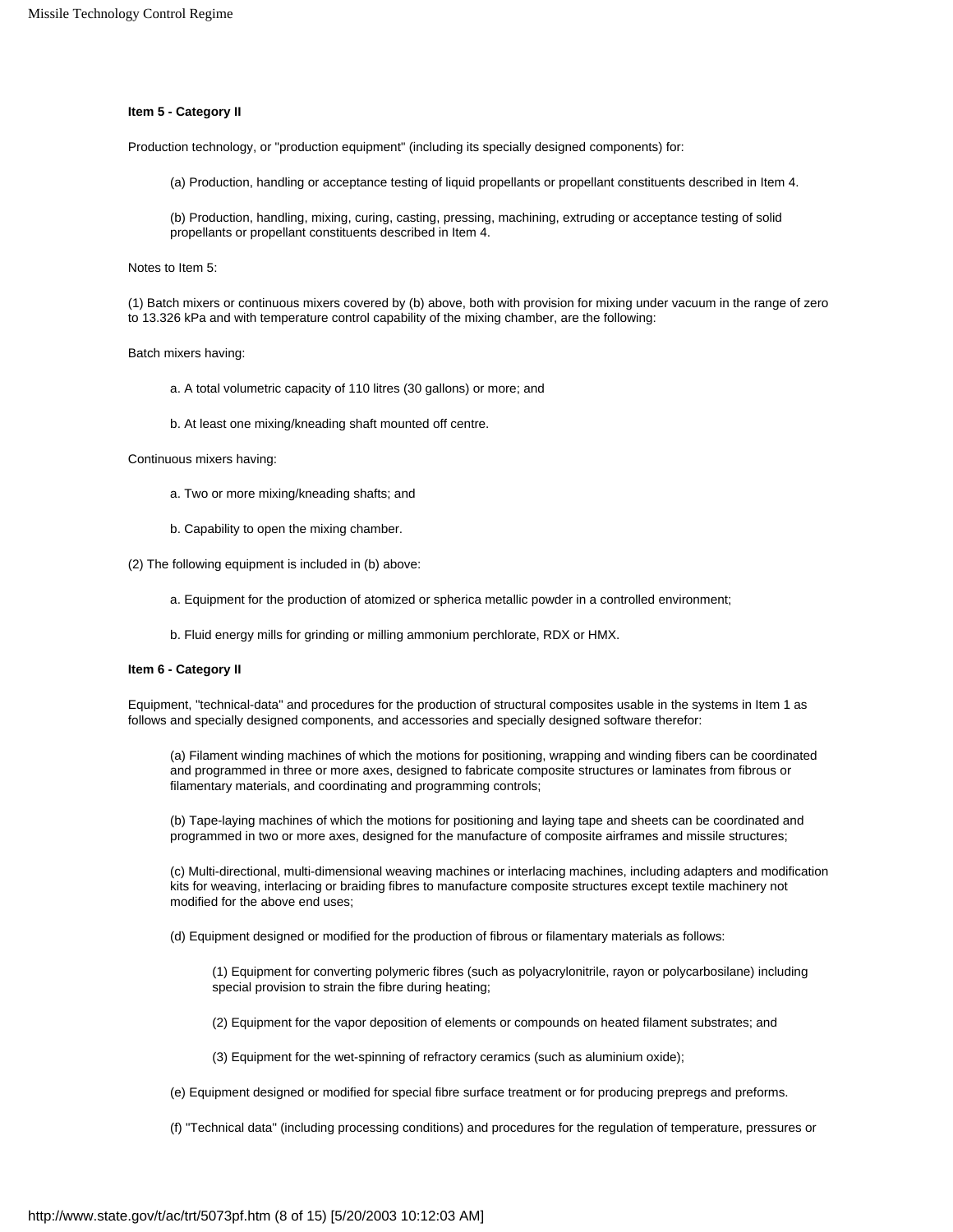atmosphere in autoclaves or hydroclaves when used for the production of composites or partially processed composites.

Note to Item 6:

(1) Examples of components and accessories for the machines covered by this entry are: moulds, mandrels, dies, fixtures and tooling for the preform pressing, curing, casting, sintering or bonding of composite structures, laminates and manufactures thereof.

(2) Equipment covered by sub item (e) includes but is not limited to rollers, tension stretchers, coating equipment cutting equipment and clicker dies.

# **Item 7 - Category II**

Pyrolytic deposition and densification equipment and "technology" as follows:

(a) "Technology" for producing pyrolytically derived materials formed on a mould, mandrel or other substrate from precursor gases which decompose in the 1,300 degrees C to 2,900 degrees C temperature range at pressures of 130 Pa (1 mm Hg) to 20 kPa (150 mm Hg) including technology for the composition of precursor gases, flow-rates and process control schedules and parameters;

(b) Specially designed nozzles for the above processes;

(c) Equipment and process controls, and specially designed software therefor, designed or modified for densification and pyrolysis of structural composite rocket nozzles and reentry vehicle nose tips.

Notes to Item 7:

(1) Equipment included under (c) above are isostatic presses having all of the following characteristics:

a. Maximum working pressure of 69 MPa (10,000 psi) or greater;

- b. Designed to achieve and maintain a controlled thermal environment of 600 degrees C or greater; and
- c. Possessing a chamber cavity with an inside diameter of 254 mm (10 inches) or greater.

(2) Equipment included under (c) above are chemical vapour deposition furnances designed or modified for the densification of carbon-carbon composites.

## **Item 8 - Category II**

Structural materials usable in the system in Item 1, as follows:

(a) Composite structures, laminates, and manufactures thereof, specially designed for use in the systems in Item 1 and the subsystems in Item 2, and resin impregnated fibre prepregs and metal coated fibre preforms therefor, made either with organic matrix or metal matrix utilizing fibrous or filamentary reinforcements having a specific tensile strength greater than 7.62 x 104 m (3 x 106 inches) and a specific modulus greater than 3.18 x 106 m (1.25 x 108 inches);

(b) Resaturated pyrolized (i.e. carbon-carbon) materials designed for rocket systems;

(c) Fine grain recrystallized bulk graphites (with a bulk density of at least 1.72 g/cc measured at 15 degrees C and having a particle size of l00 x 10-6m (100 microns) or less), pyrolytic, or fibrous reinforced graphites usable for rocket nozzles and reentry vehicle nose tips;

(d) Ceramic composite materials (dielectric constant less than 6 at frequencies from 100 Hz to 10,000 MHz) for use in missile radomes, and bulk machinable silicon-carbide reinforced unfired ceramic usable for nose tips;

(e) Tungsten, molybdenum and alloys of these metals in the form of uniform spherical or atomized particles of 500 micrometer diameter or less with a purity of 97 percent or higher for fabrication of rocket motor components; i.e. heat shields, nozzle substrates, nozzle throats and thrust vector control surfaces;

(f) Maraging steels (steels generally characterized by high Nickel, very low carbon content and the use of substitutional elements or precipitates to produce age-hardening) having an Ultimate Tensile Strength of 1.5 x 109 Pa or greater,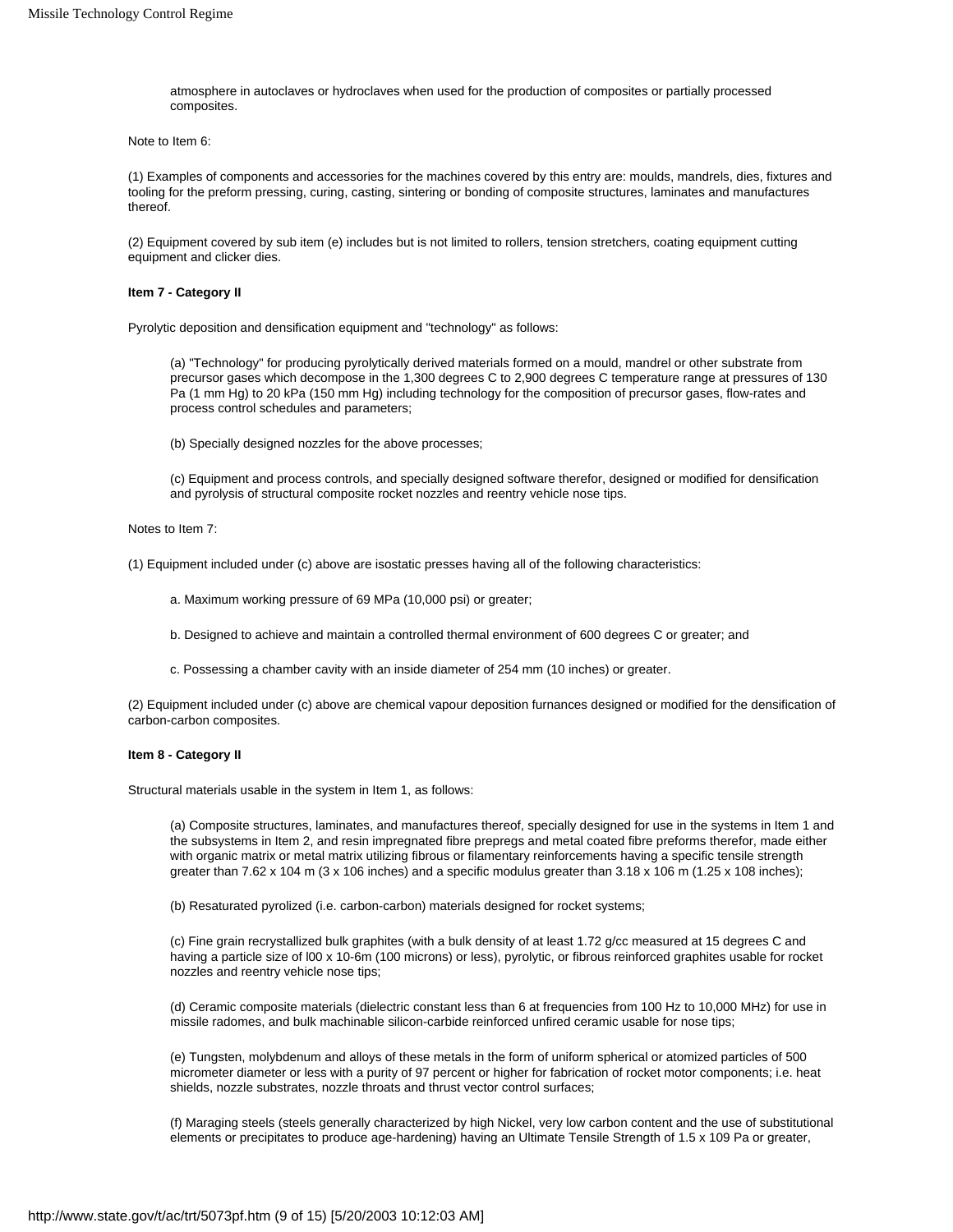measured at 20 C.

Notes to Item 8:

(1) Maraging steels are only covered by 8(f) above for the purpose of this Annex in the form of sheet, plate or tubing with a wall or plate thickness equal to or less than 5.0 mm (0.2 inch).

(2) The only resin impregnated fibre prepregs specified in (a) above are those using resins with a glass transition temperature (Tg), after cure, exceeding 145oC as determined by ASTM D4065 or national equivalents.

#### **Item 9 - Category II**

Instrumentation, navigation and direction finding equipment and systems, and associated production and test equipment as follows; and specially designed components and software therefor:

(a) Integrated flight instrument systems, which include gyrostabilizers or automatic pilots and integration software therefor, designed or modified for use in the systems in Item 1;

(b) Gyro-astro compasses and other devices which derive position or orientation by means of automatically tracking celestial bodies or satellites;

(c) Accelerometers with a threshold of 0.05 g or less, or a linearity error within 0.25 percent of full scale output, or both, which are designed for use in inertial navigation systems or in guidance systems of all types;

(d) All types of gyros usable in the systems in Item 1, with a rated drift rate stability of less than 0.5 degree (1 sigma or rms) per hour in a 1 g environment;

(e) Continuous output accelerometers or gyros of any type, specified to function at acceleration levels greater than 100 g;

(f) Inertial or other equipment using accelerometers described by subitems (c) or (e) above or gyros described by subitems (d) or (e) above, and systems incorporating such equipment, and specially designed integration software therefor;

(g) Specially designed test, calibration, and alignment equipment, and "production equipment" for the above, including the following:

(1) For laser gyro equipment, the following equipment used to characterize mirrors, having the threshold accuracy shown or better:

(i) Scatterometer (10 ppm);

(ii) Reflectometer (50 ppm);

(iii) Profilometer (5 Angstroms).

(2) For other inertial equipment:

(i) Inertial Measurement Unit (IMU Module) Tester;

(ii) IMU Platform Tester;

(iii) IMU Stable Element Handling Fixture;

(iv) IMU Platform Balance fixture;

(v) Gyro Tuning Test Station;

(vi) Gyro Dynamic Balance Station;

(vii) Gyro Run-In/Motor Test Station;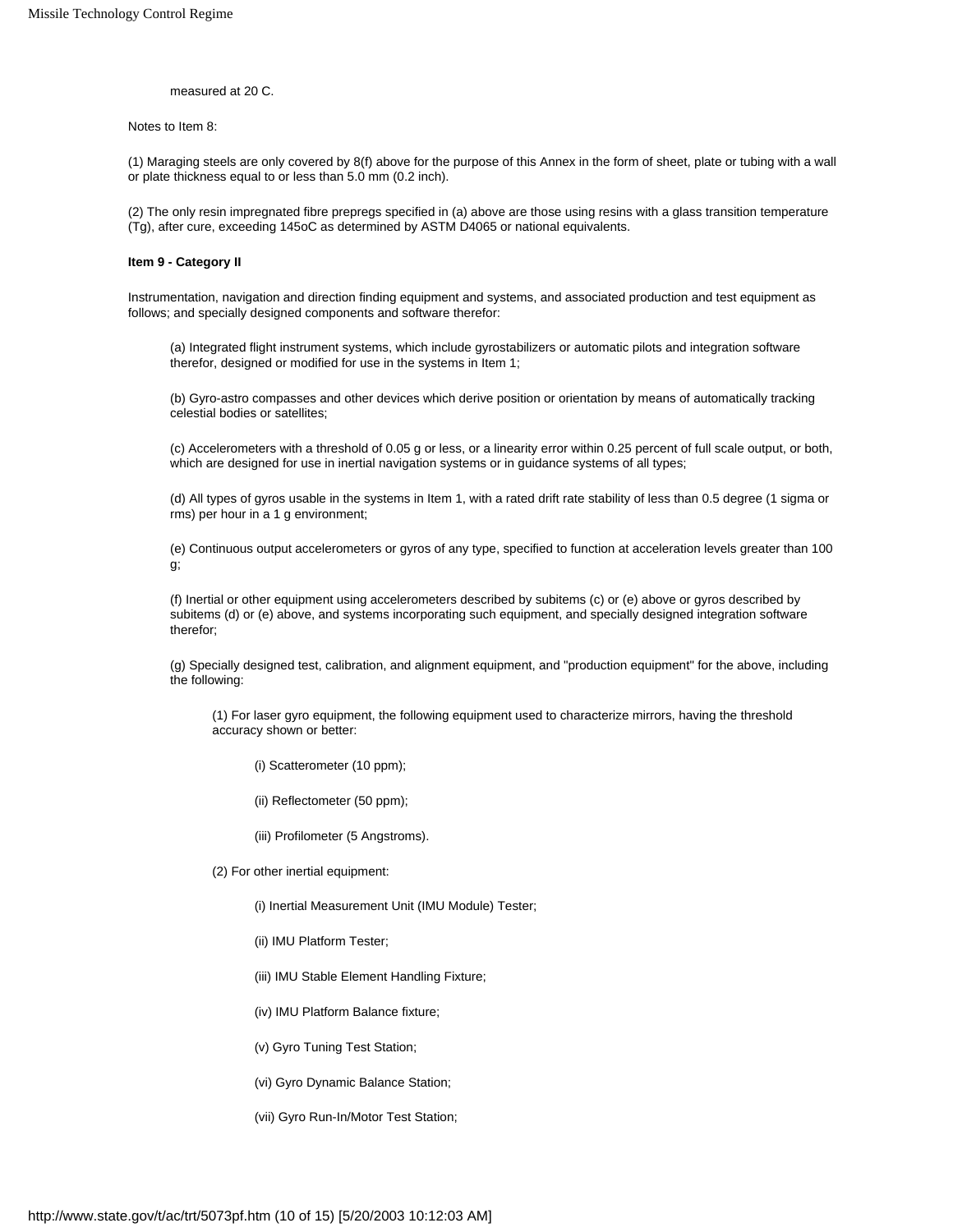- (viii) Gyro Evacuation and Filling Station;
- (ix) Centrifuge Fixture for Gyro Bearings;
- (x) Accelerometer Axis Align Station;
- (xi) Accelerometer Test Station.

Notes to Item 9:

(1) Items (a) through (f) may be exported as part of a manned aircraft, satellite, land vehicle or marine vessel or in quantities appropriate for replacement parts for such applications.

(2) In sub-item (d):

a. Drift rate is defined as the time rate of output deviation from the desired output. It consists of random and systematic components and is expressed as an equivalent angular displacement per unit time with respect to inertial space.

b. Stability is defined as standard deviation (1 sigma) of the variation of a particular parameter from its calibrated value measured under stable temperature conditions. This can be expressed as a function of time.

(3) Accelerometers which are specially designed and developed as MWD (Measurement While Drilling) Sensors for use in downhole well service operations are not specified in Item 9(c).

# **Item 10 - Category II**

Flight control systems and "technology" as follows; designed or modified for the systems in Item 1 as well as the specially designed test, calibration, and alignment equipment therefor:

- (a) Hydraulic, mechanical, electro-optical, or electro-mechanical flight control systems (including fly-by-wire systems);
- (b) Attitude control equipment;

(c) Design technology for integration of air vehicle fuselage, propulsion system and lifting control surfaces to optimize aerodynamic performance throughout the flight regime of an unmanned air vehicle;

(d) Design technology for integration of the flight control, guidance, and propulsion data into a flight management system for optimization of rocket system trajectory.

Note of Item 10:

Items (a) and (b) may be exported as part of a manned aircraft or satellite or in quantities appropriate for replacement parts for manned aircraft.

# **Item 11 - Category II**

Avionics equipment, "technology" and components as follows; designed or modified for use in the systems in Item 1, and specially designed software therefor:

(a) Radar and laser radar systems, including altimeters;

(b) Passive sensors for determining bearings to specific electromagnetic sources (direction finding equipment) or terrain characteristics;

(c) Global Positioning System (GPS) or similar satellite receivers;

(1) Capable of providing navigation information under the following operational conditions;

(i) At speeds in excess of 515 m/sec (1,000 nautical miles/hour); and

(ii) At altitudes in excess of 18 km (60,000 feet); or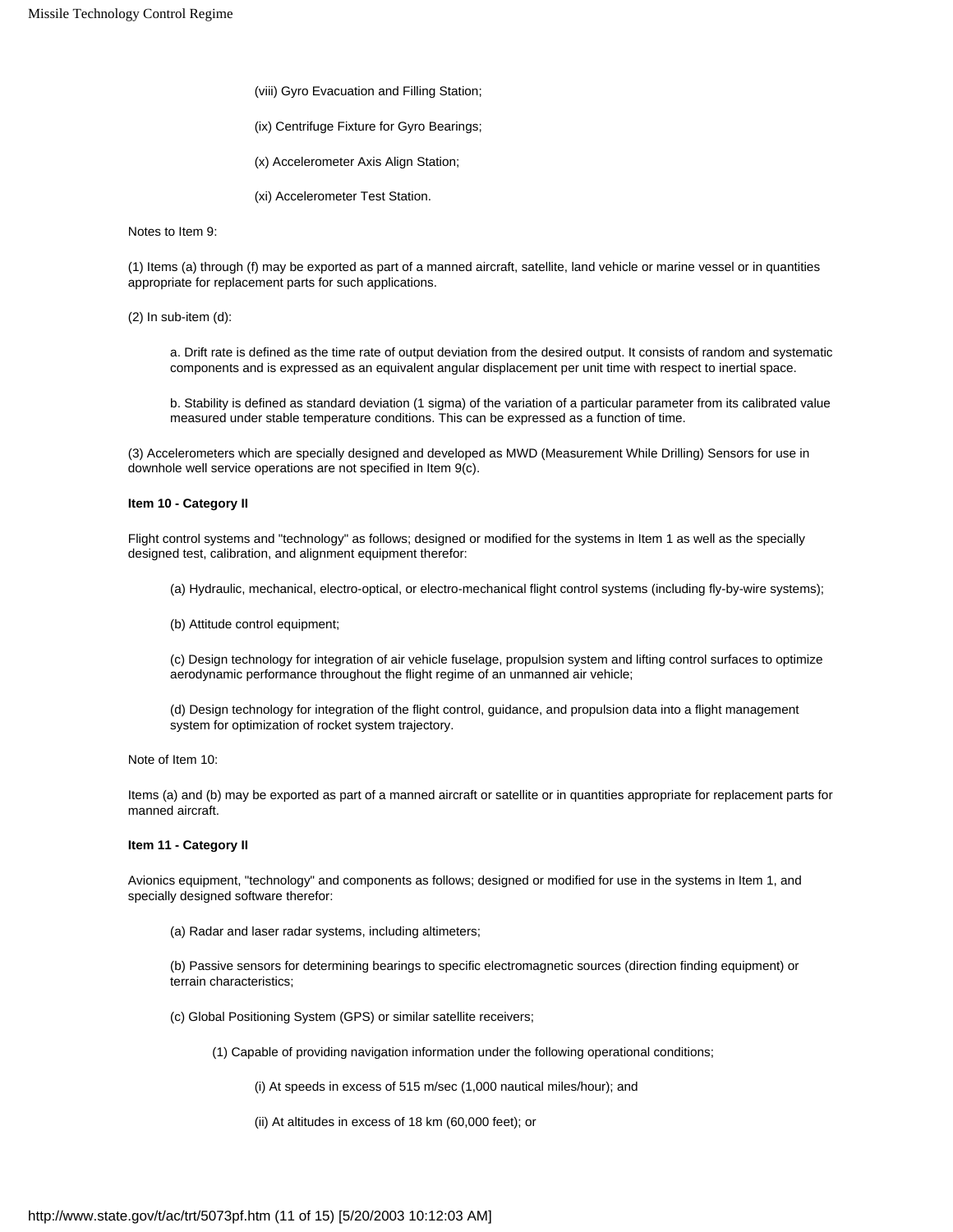(2) Designed or modified for use with unmanned air vehicles covered by Item 1.

(d) Electronic assemblies and components specially designed for military use and operation at temperatures in excess of 125 degrees C.

(e) Design technology for protection of avionics and electrical subsystems against electromagnetic pulse (EMP) and electromagnetic interference (EMI) hazards from external sources, as follows:

- (1) Design technology for shielding systems;
- (2) Design technology for the configuration of hardened electrical circuits and subsystems;
- (3) Determination of hardening criteria for the above.

Notes to Item 11:

(1) Item 11 equipment may be exported as part of a manned aircraft or satellite or in quantities appropriate for replacement parts for manned aircraft.

- (2) Examples of equipment included in this Item:
	- a. Terrain contour mapping equipment;
	- b. Scene mapping and correlation (both digital and analogue) equipment;
	- c. Doppler navigation radar equipment;
	- d. Passive interferometer equipment;
	- e. Imaging sensor equipment (both active and passive);

(3) In subitem (a), laser radar systems embody specialized transmission, scanning, receiving and signal processing techniques for utilization of lasers for echo ranging, direction finding and discrimination of targets by location, radial speed and body reflection characteristics.

## **Item 12 - Category II**

Launch support equipment, facilities and software for the systems in Item 1, as follows:

(a) Apparatus and devices designed or modified for the handling, control, activation and launching of the systems in Item 1;

(b) Vehicles designed or modified for the transport, handling, control, activation and launching of the systems in Item 1;

(c) Gravity meters (gravimeters), gravity gradiometers, and specially designed components therefor, designed or modified for airborne or marine use, and having a static or operational accuracy of 7 x 10-6 m/sec2 (0.7 milligal) or better, with a time to steady-state registration of two minutes or less;

(d) Telemetering and telecontrol equipment usable for unmanned air vehicles or rocket systems,

(e) Precision tracking systems:

(1) Tracking systems which use a code translator installed on the rocket or unmanned air vehicle in conjunction with either surface or airborne references or navigation satellite systems to provide real-time measurements of in-flight position and velocity;

(2) Range instrumentation radars including associated optica1/infrared trackers and the specially designed software therefor with all of the following capabilities:

(i) an angular resolution better than 3 milli-radians (0.5 mils);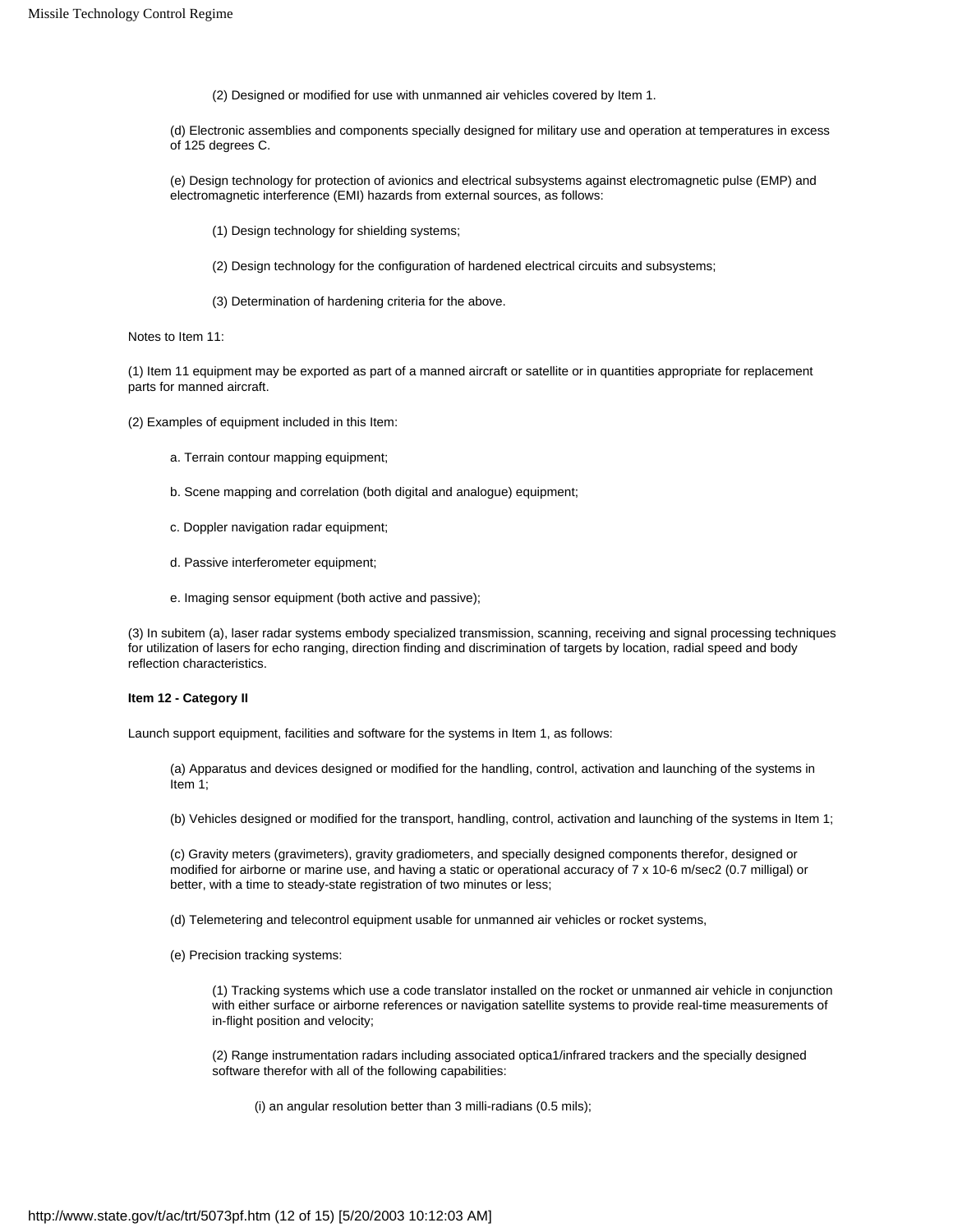(ii) a range of 30 km or greater with a range resolution better than 10 metres RMS;

(iii) a velocity resolution better than 3 metres per second.

(3) Software which processes post-flight, recorded data, enabling determination of vehicle position throughout its flight path.

#### **Item 13 - Category II**

Analogue computers, digital computers, or digital differential analyzers designed or modified for use in the systems in Item 1, having either of the following characteristics:

- (a) Rated for continuous operation at temperatures from below minus 45 degrees C to above plus 55 degrees C; or
- (b) Designed as ruggedized or "radiation hardened".

Note to Item 13:

Item 13 equipment may be exported as part of a manned aircraft or satellite or in quantities appropriate for replacement parts for manned aircraft.

# **Item 14 - Category II**

Analogue-to-digital converters, usable in the systems in Item 1, having either of the following characteristics:

- (a) Designed to meet military specifications for ruggedized equipment; or,
- (b) Designed or modified for military use; and being one of the following types:

1) Analogue-to-digital converter "microcircuits", which are "radiation-hardened" or have all of the following characteristics:

i) Having a resolution of 8 bits or more;

ii) Rated for operation in the temperature range from below minus 54 degrees C to above plus 125 degrees C; and

iii) Hermetically sealed.

2) Electrical input type analogue-to-digital converter printed circuit boards or modules, with all of the following characteristics:

i) Having a resolution of 8 bits or more;

ii) Rated for operation in the temperature range from below minus 45 degrees C to above plus 55 degrees C; and

iii) Incorporating "microcircuits" listed in (1), above.

#### **Item 15 - Category II**

Test facilities and test equipment usable for the systems in Item 1 and Item 2 as follows; and specially designed software therefor:

(a) Vibration test systems and components therefor, the following:

(1) Vibration test systems employing feedback or closed loop techniques and incorporating a digital controller, capable of vibrating a system at 10g RMS or more over the entire range 20 Hz to 2000 Hz and imparting forces of 50kN (11,250 lbs), measured 'bare table', or greater;

(2) Digital controllers, combined with specially designed vibration test software, with a real-time bandwidth greater than 5 kHz and designed for use with vibration test systems in (1) above;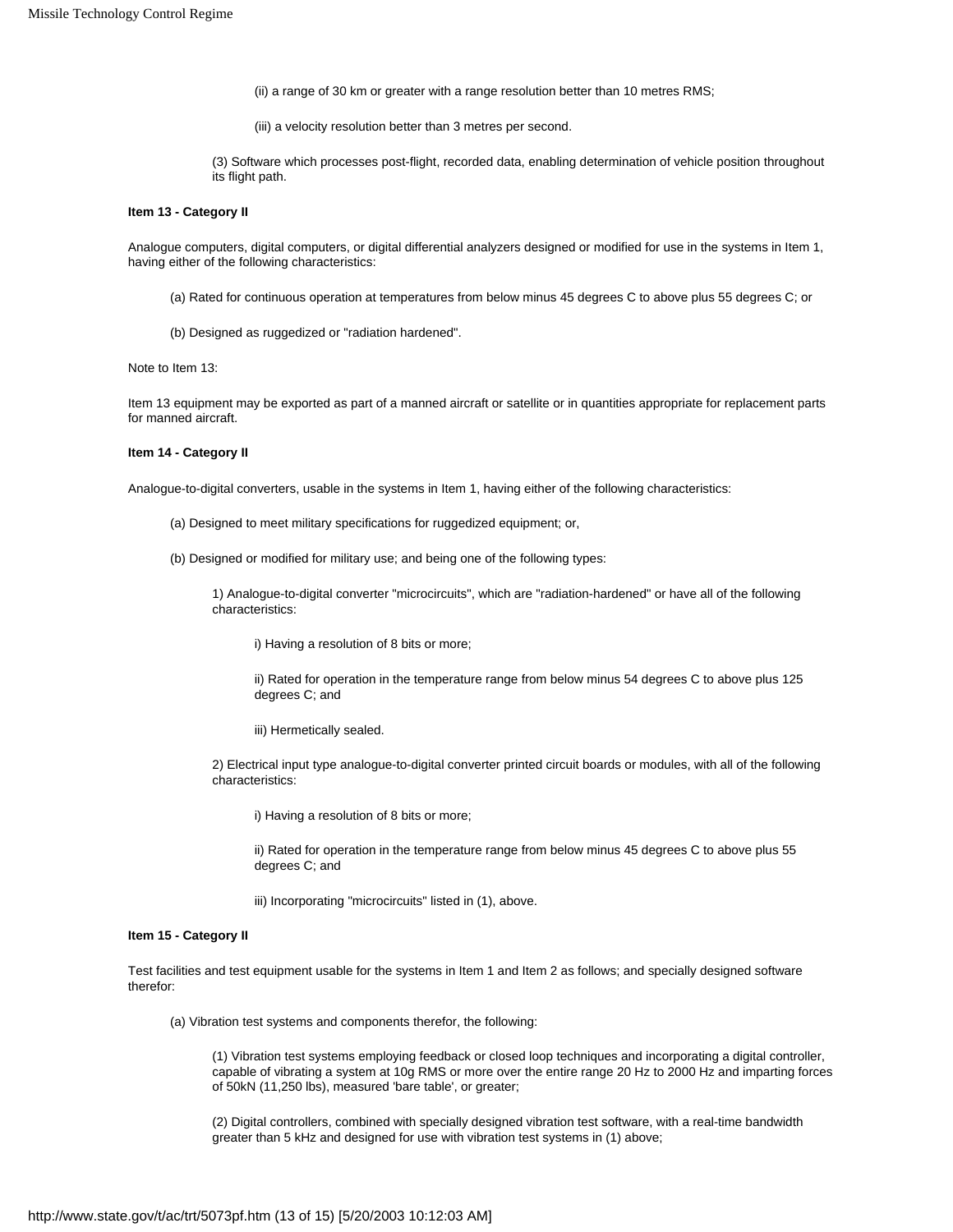(3) Vibration thrusters (shaker units), with or without associated amplifiers, capable of imparting a force of 50 kN (11,250 lbs), measured 'bare table', or greater, and usable in vibration test systems (1) above;

(4) Test piece support structures and electronic units designed to combine multiple shaker units into a complete shaker system capable of providing an effective combined force of 50 kN, measured 'bare table', or greater, and usable in vibration test systems in (l) above.

(b) Wind-tunnels for speeds of Mach 0.9 or more;

(c) Test benches/stands which have the capacity to handle solid or liquid propellant rockets or rocket motors of more than 90 kN (20,000 lbs) of thrust, or which are capable of simultaneously measuring the three axial thrust components;

(d) Environmental chambers and anechoic chambers capable of simulating the following flight conditions:

(1) Altitude of 15,000 meters or greater; or

(2) Temperature of at least minus 50 degrees C to plus 125 degrees C; and either

(3) Vibration environments of 10 g RMS or greater between 20 Hz and 2,000 Hz imparting forces of 5 kN or greater, for environmental chambers; or

(4) Acoustic environments at an overall sound pressure level of 140 dB or greater (referenced to 2 x 10-5 N per square metre) or with a rated power output of 4 kilowatts or greater, for anechoic chambers.

(e) Accelerators capable of delivering electromagnetic radiation produced by "bremsstrahlung" from accelerated electrons of 2 MeV or greater, and systems containing those accelerators.

Note: The above equipment does not include that specially designed for medical purposes.

Note to Item 15(a):

The term "digital control" refers to equipment, the functions of which are, partly or entirely, automatically controlled by stored and digitally coded electrical signals.

#### **Item 16 - Category II**

Specially designed software, or specially designed software with related specially designed hybrid (combined analogue/digital) computers, for modelling, simulation, or design integration of the systems in Item 1 and Item 2.

Note to Item 16:

The modelling includes in particular the aerodynamic and thermodynamic analysis of the systems.

#### **Item 17 - Category II**

Materials, devices, and specially designed software for reduced observables such as radar reflectivity, ultraviolet/infrared signatures and acoustic signatures (i.e. stealth technology), for applications usable for the systems in Item 1 or Item 2, for example:

(a) Structural materials and coatings specially designed for reduced radar reflectivity;

(b) Coatings, including paints, specially designed for reduced or tailored reflectivity or emissivity in the microwave, infrared or ultraviolet spectra, except when specially used for thermal control of satellites;

(c) Specially designed software or databases for analysis of signature reduction;

(d) Specially designed radar cross section measurement systems.

# **Item 18 - Category II**

Devices for use in protecting rocket systems and unmanned air vehicles against nuclear effects (e.g. Electromagnetic Pulse